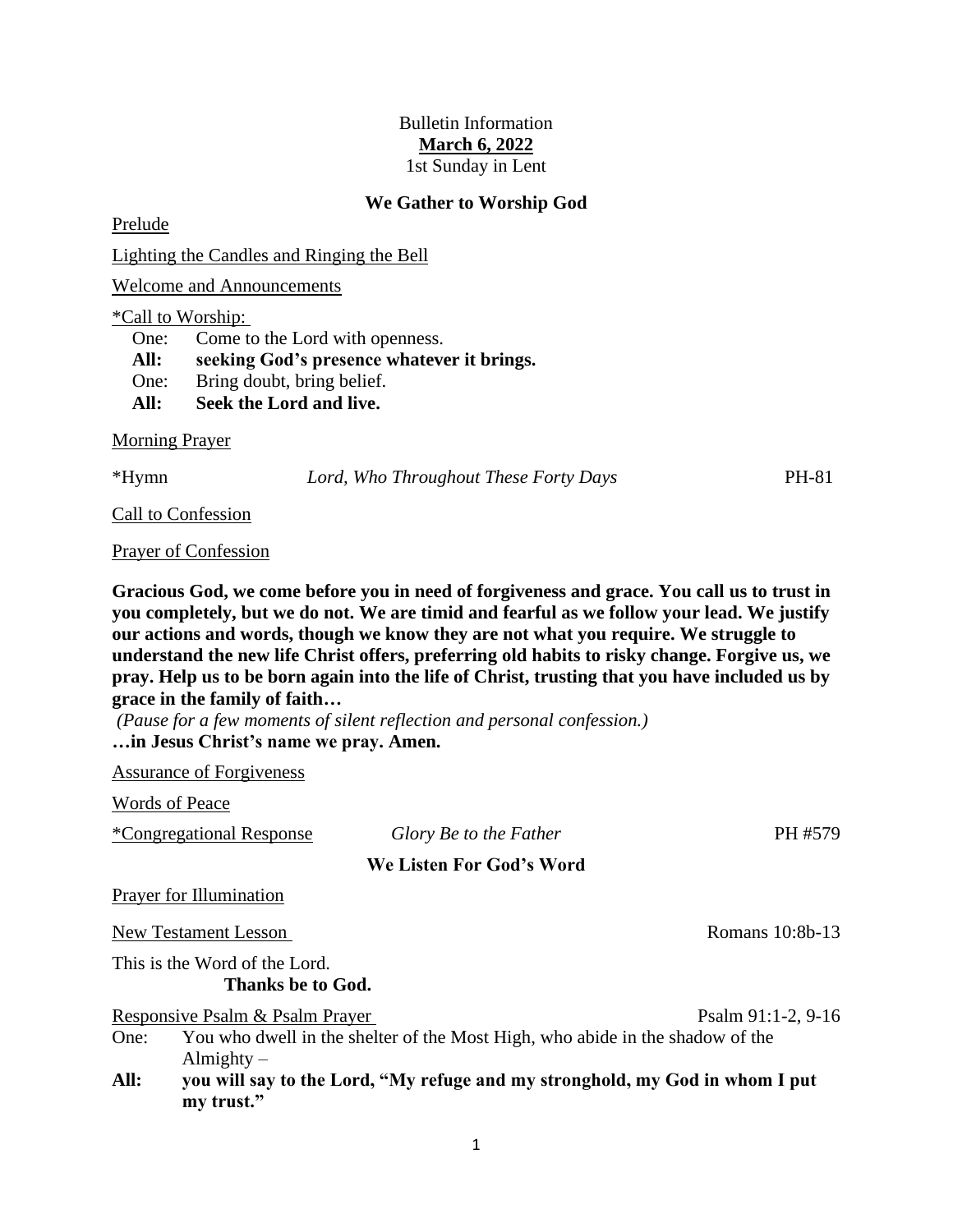| One: |  |  |  | Because you have made the Lord your refuge, and the Most High your habitation, |
|------|--|--|--|--------------------------------------------------------------------------------|
|      |  |  |  |                                                                                |

- **All: no evil will befall you, nor shall affliction come near your dwelling.**
- One: For God will give the angels charge over you, to guard you in all your ways.
- **All: Upon their hands they will bear you up, lest you strike your foot against a stone.**
- One: You will tread upon the lion cub and the viper; you will trample down the lion and the serpent.
- **All: I will deliver those who cling to me; I will uphold them, because they know my name.**
- One: They will call me, and I will answer them; I will be with them in trouble; I will rescue and honor them.

## **All: With long life I will satisfy them, and show them my salvation.**

One: Into your hands we commend ourselves O God, our bodies and souls and all that is ours. Give our holy angels charge over us, so that the wicked foe may have no power over us; through Jesus Christ, our Savior and Lord. **Amen.**

## Old Testament Lesson Numbers 21:4-9

This is the Word of the Lord. **Thanks be to God.**

### Gospel Lesson John 3:1-21

This is the Word of the Lord. **Thanks be to God.**

Sermon *Being Nicodemus (Like)*

# **We Respond to God's Word**

\*Hymn *What Wondrous Love Is This* PH-85

Celebration of the Lord's Supper

| Invitation                                       |                              |
|--------------------------------------------------|------------------------------|
| Great Prayer of Thanksgiving & the Lord's Prayer |                              |
| The Lord be with you.                            | And also with you.           |
| Lift up your hearts.                             | We lift them up to the Lord. |
| Let us give thanks to the Lord our God.          |                              |
| It is right to give our thanks and praise.       |                              |
| It is truly right                                |                              |
| Words of Institution                             |                              |
| We Share the Bread and Cup                       |                              |
| <b>Prayer After Communion</b>                    |                              |

Cross Reflection

Invitation to the Offering

In plenty or in want, all that we have is a gift from God. In faith and gratitude, we return now a portion of what we have so abundantly received, as grateful heirs of the promises of God.